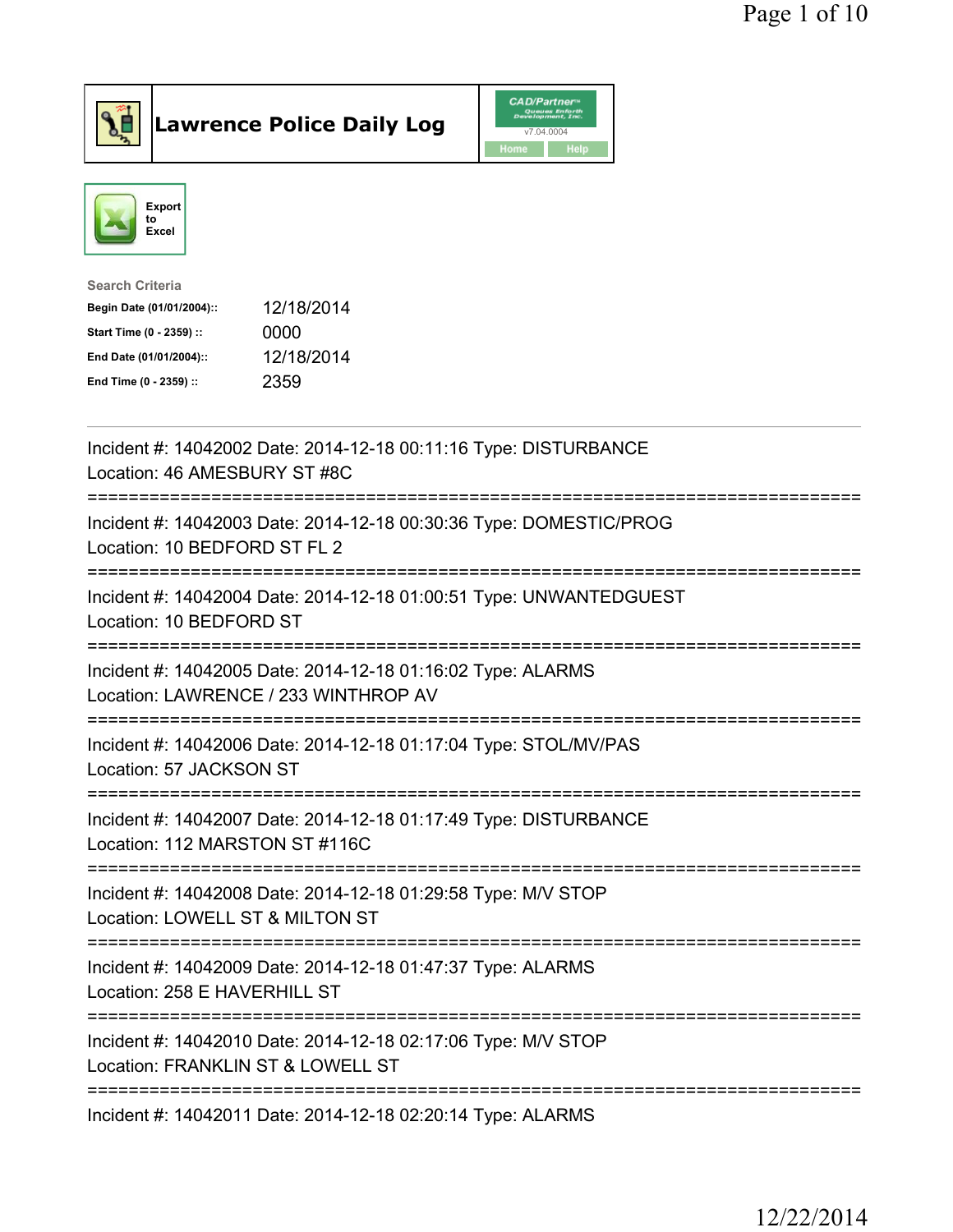Location: LAWRENCE PUBLIC LIBRARY / 135 PARKER ST =========================================================================== Incident #: 14042012 Date: 2014-12-18 02:37:04 Type: M/V STOP Location: BROADWAY & CROSS ST =========================================================================== Incident #: 14042013 Date: 2014-12-18 02:51:11 Type: ASSIST FIRE Location: 270 CANAL ST =========================================================================== Incident #: 14042014 Date: 2014-12-18 02:53:03 Type: M/V STOP Location: AMES ST & BYRON AV =========================================================================== Incident #: 14042015 Date: 2014-12-18 03:58:05 Type: TOW OF M/V Location: 181 OLIVE AV =========================================================================== Incident #: 14042016 Date: 2014-12-18 04:21:18 Type: ALARMS Location: JACKSON LUMBER CO. / 215 MARKET ST =========================================================================== Incident #: 14042017 Date: 2014-12-18 04:37:39 Type: STOL/MV/PAS Location: 628 LOWELL ST =========================================================================== Incident #: 14042018 Date: 2014-12-18 04:53:21 Type: MAL DAMAGE Location: 630 LOWELL ST #1 =========================================================================== Incident #: 14042019 Date: 2014-12-18 04:56:26 Type: INVEST CONT Location: 632 LOWELL ST =========================================================================== Incident #: 14042020 Date: 2014-12-18 07:01:15 Type: ALARMS Location: 200 COMMON ST =========================================================================== Incident #: 14042021 Date: 2014-12-18 07:13:15 Type: M/V STOP Location: HAMPSHIRE ST & TREMONT ST =========================================================================== Incident #: 14042022 Date: 2014-12-18 07:35:03 Type: ALARMS Location: 49 WEST ST =========================================================================== Incident #: 14042024 Date: 2014-12-18 07:39:35 Type: M/V STOP Location: 29 KINGSTON ST =========================================================================== Incident #: 14042023 Date: 2014-12-18 07:39:45 Type: ALARMS Location: 25 MARSTON ST =========================================================================== Incident #: 14042025 Date: 2014-12-18 07:41:05 Type: M/V STOP Location: 18 KINGSTON ST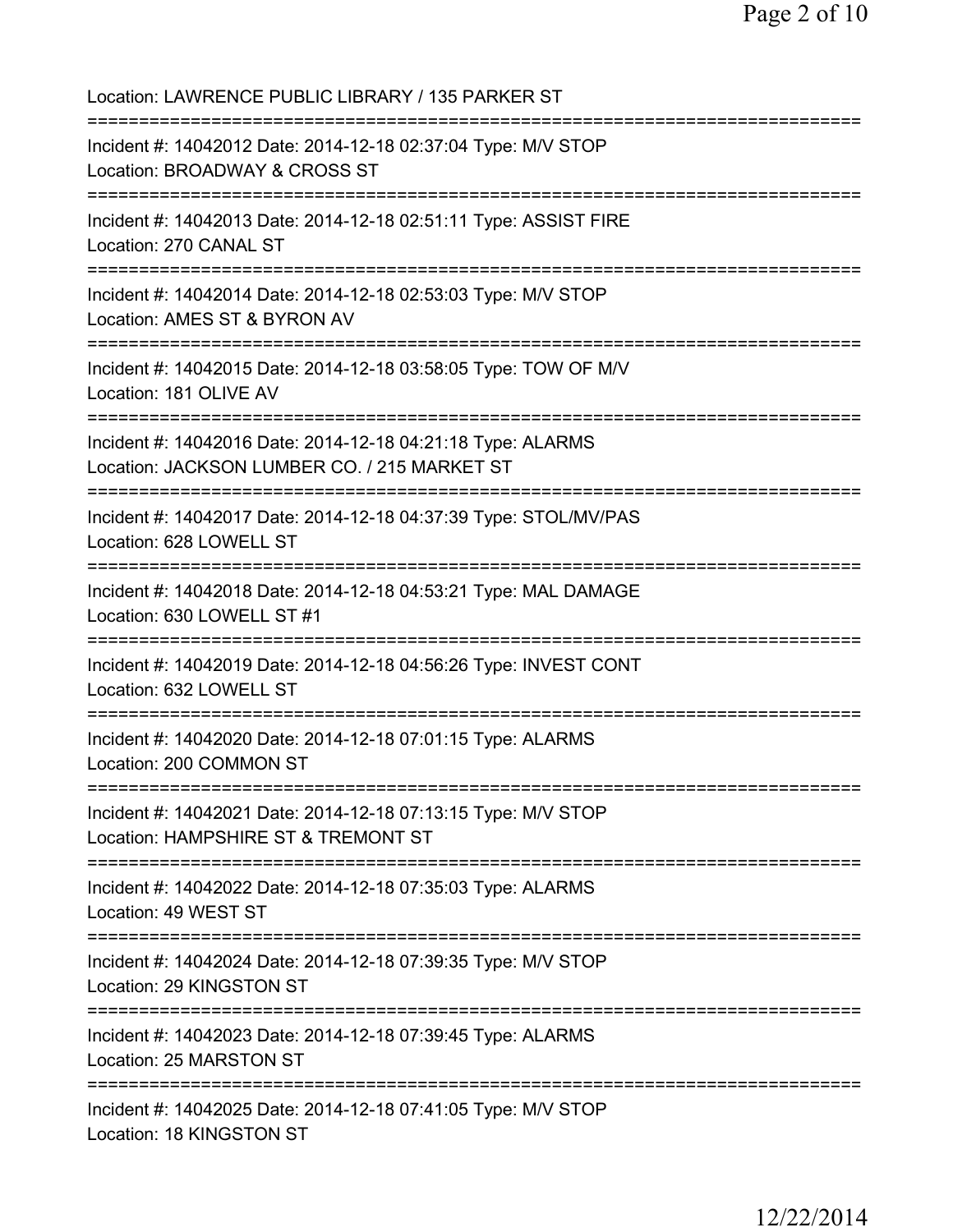| Incident #: 14042026 Date: 2014-12-18 07:51:27 Type: MV/BLOCKING<br>Location: 190 HAMPSHIRE ST               |
|--------------------------------------------------------------------------------------------------------------|
| Incident #: 14042027 Date: 2014-12-18 08:00:06 Type: STOL/MV/PAS<br>Location: BRUCE ST & PARK ST             |
| Incident #: 14042028 Date: 2014-12-18 08:23:48 Type: M/V STOP<br>Location: 190 HAMPSHIRE ST                  |
| Incident #: 14042029 Date: 2014-12-18 08:43:28 Type: INVESTIGATION<br>Location: 147 HAVERHILL ST             |
| Incident #: 14042030 Date: 2014-12-18 08:45:40 Type: SUS PERS/MV<br>Location: SEVEN ELEVEN / 99 HAMPSHIRE ST |
| Incident #: 14042031 Date: 2014-12-18 09:13:05 Type: ANIMAL COMPL<br>Location: WEST ST                       |
| Incident #: 14042032 Date: 2014-12-18 09:13:54 Type: SUS PERS/MV<br>Location: SEVEN ELEVEN / 99 HAMPSHIRE ST |
| Incident #: 14042033 Date: 2014-12-18 09:35:57 Type: MV/BLOCKING<br>Location: APPLETON ST & METHUEN ST       |
| Incident #: 14042034 Date: 2014-12-18 09:42:03 Type: FRAUD<br>Location: 30 SALEM ST                          |
| Incident #: 14042035 Date: 2014-12-18 09:53:28 Type: SPECIAL CHECK<br>Location: 50 BROADWAY                  |
| Incident #: 14042036 Date: 2014-12-18 09:57:03 Type: TEST QED<br>Location: 90 LOWELL ST                      |
| Incident #: 14042037 Date: 2014-12-18 10:07:18 Type: INVESTIGATION<br>Location: 70 N PARISH RD               |
| Incident #: 14042038 Date: 2014-12-18 10:17:16 Type: M/V STOP<br>Location: ESSEX ST & MARGIN ST              |
| Incident #: 14042039 Date: 2014-12-18 10:18:18 Type: TOW OF M/V<br>Location: 23 KENDALL ST                   |
|                                                                                                              |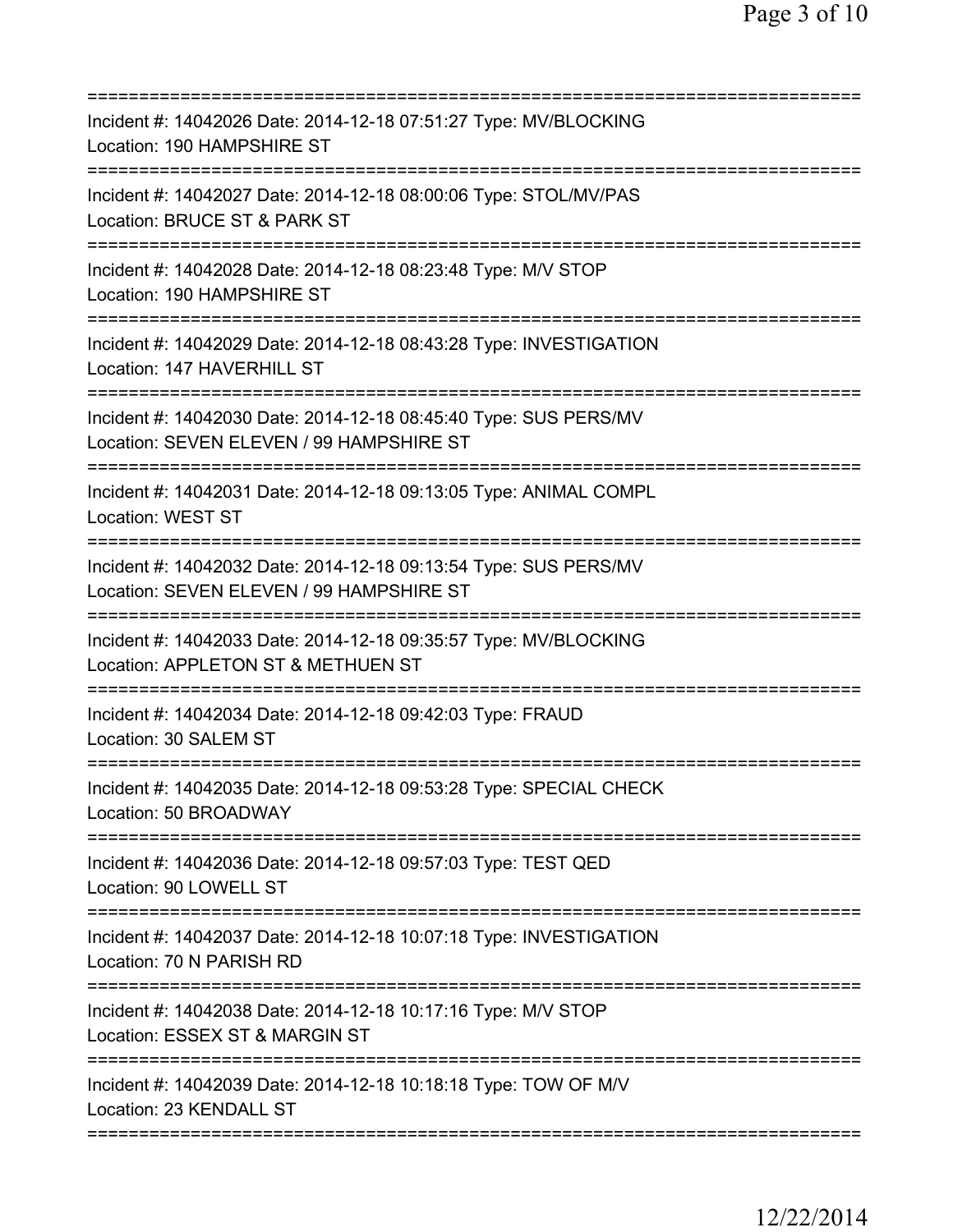| Incident #: 14042040 Date: 2014-12-18 10:19:03 Type: SUS PERS/MV<br>Location: 16 SUMMIT AV                                       |
|----------------------------------------------------------------------------------------------------------------------------------|
| Incident #: 14042041 Date: 2014-12-18 10:29:50 Type: AUTO ACC/NO PI<br>Location: FRANKLIN ST & LOWELL ST                         |
| Incident #: 14042042 Date: 2014-12-18 10:33:29 Type: WARRANT SERVE<br>Location: 1 BEACON AV #30                                  |
| Incident #: 14042043 Date: 2014-12-18 10:43:43 Type: SPECIAL CHECK<br>Location: 45 FRANKLIN ST                                   |
| Incident #: 14042044 Date: 2014-12-18 10:50:21 Type: ALARM/HOLD<br>Location: WENDY'S / 99 WINTHROP AV                            |
| Incident #: 14042045 Date: 2014-12-18 11:34:35 Type: EXTRA SURVEIL<br>Location: 300 CANAL ST                                     |
| Incident #: 14042046 Date: 2014-12-18 11:42:38 Type: TOW OF M/V<br>Location: 227 HIGH ST                                         |
| Incident #: 14042047 Date: 2014-12-18 11:46:31 Type: B&E/PAST<br>Location: 177 EXCHANGE ST<br>------------                       |
| Incident #: 14042048 Date: 2014-12-18 11:48:11 Type: AMBULANCE ASSSI<br>Location: HABIT-OPCO / 10 EMBANKMENT RD                  |
| Incident #: 14042049 Date: 2014-12-18 11:53:45 Type: CK WELL BEING<br>Location: 31 BROOK ST #6                                   |
| Incident #: 14042050 Date: 2014-12-18 11:57:05 Type: MAN DOWN<br>Location: 122 AMESBURY ST                                       |
| Incident #: 14042051 Date: 2014-12-18 12:00:13 Type: 209A/VIOLATION<br>Location: 200 WILLOW ST                                   |
| Incident #: 14042052 Date: 2014-12-18 12:22:10 Type: M/V STOP<br>Location: BOYD ST & S BROADWAY                                  |
| =============================<br>Incident #: 14042053 Date: 2014-12-18 12:27:55 Type: M/V STOP<br>Location: BOYD ST & S BROADWAY |
| Incident #: 14042054 Date: 2014-12-18 12:35:07 Type: M/V STOP                                                                    |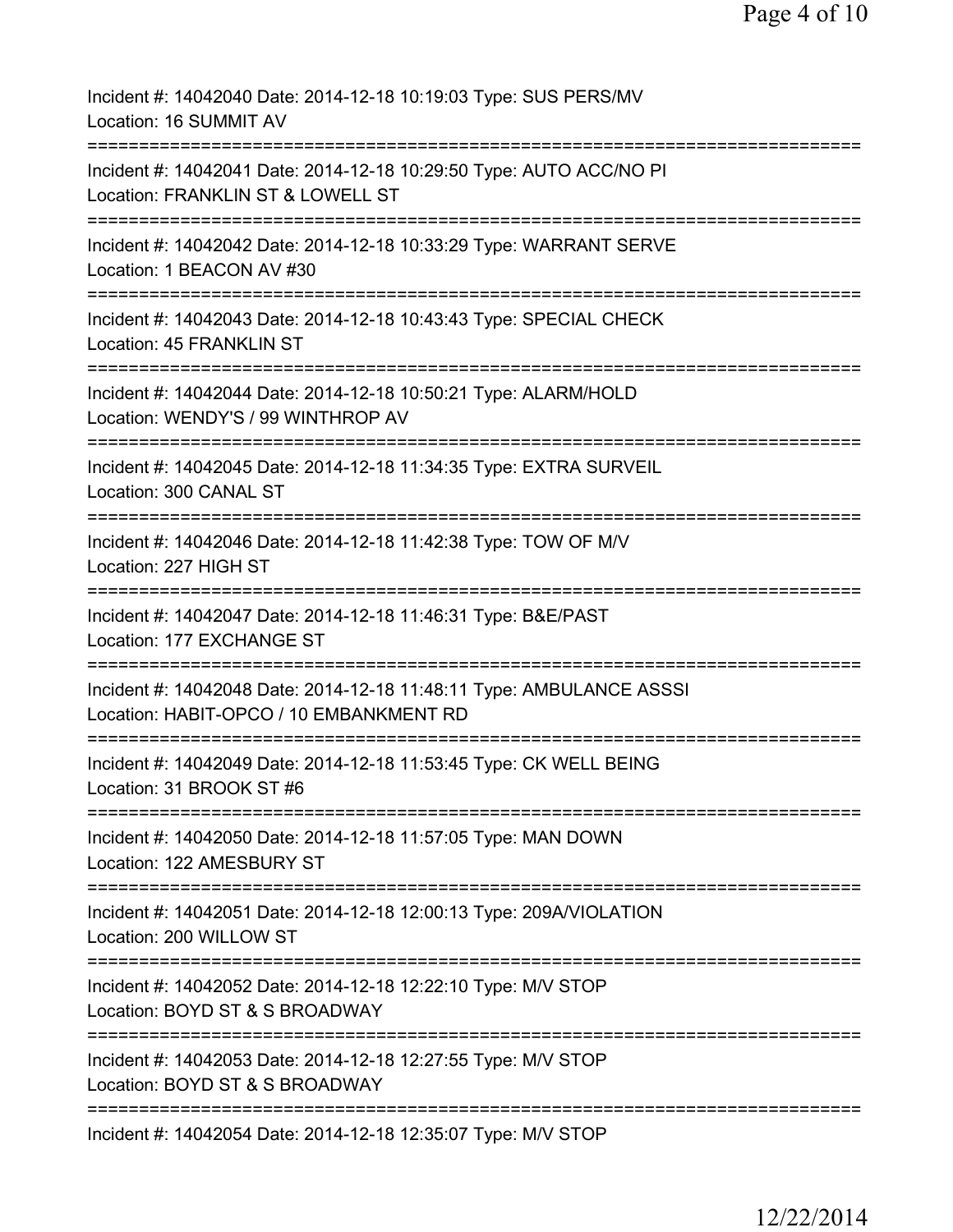Location: BOYD ST & S BROADWAY =========================================================================== Incident #: 14042055 Date: 2014-12-18 12:47:19 Type: M/V STOP Location: COMMON ST & JACKSON ST =========================================================================== Incident #: 14042056 Date: 2014-12-18 12:53:16 Type: INVESTIGATION Location: 90 LOWELL ST =========================================================================== Incident #: 14042057 Date: 2014-12-18 13:03:32 Type: M/V STOP Location: COMMON ST & JACKSON ST =========================================================================== Incident #: 14042058 Date: 2014-12-18 13:11:09 Type: SUBPOENA SERV Location: 15 UNION ST =========================================================================== Incident #: 14042059 Date: 2014-12-18 13:18:19 Type: M/V STOP Location: COMMON ST & NEWBURY ST =========================================================================== Incident #: 14042060 Date: 2014-12-18 13:29:17 Type: WIRE DOWN Location: SHOWCASE CINEMA / 141 WINTHROP AV =========================================================================== Incident #: 14042061 Date: 2014-12-18 13:31:39 Type: M/V STOP Location: HAVERHILL ST & LAWRENCE ST =========================================================================== Incident #: 14042062 Date: 2014-12-18 13:32:58 Type: 209A/SERVE Location: 43 WINTHROP AV =========================================================================== Incident #: 14042063 Date: 2014-12-18 13:34:54 Type: 209A/SERVE Location: 10 EMBANKMENT RD =========================================================================== Incident #: 14042064 Date: 2014-12-18 13:40:23 Type: 209A/SERVE Location: 158 WATER ST =========================================================================== Incident #: 14042065 Date: 2014-12-18 13:43:33 Type: 209A/SERVE Location: 133 OSGOOD ST =========================================================================== Incident #: 14042066 Date: 2014-12-18 13:48:49 Type: 209A/SERVE Location: 20 SAVOIE AV =========================================================================== Incident #: 14042067 Date: 2014-12-18 13:55:49 Type: INVESTIGATION Location: RIVERWALK MANAGEMENT / 360 MERRIMACK ST =========================================================================== Incident #: 14042068 Date: 2014-12-18 13:56:56 Type: 209A/SERVE Location: 79 NESMITH ST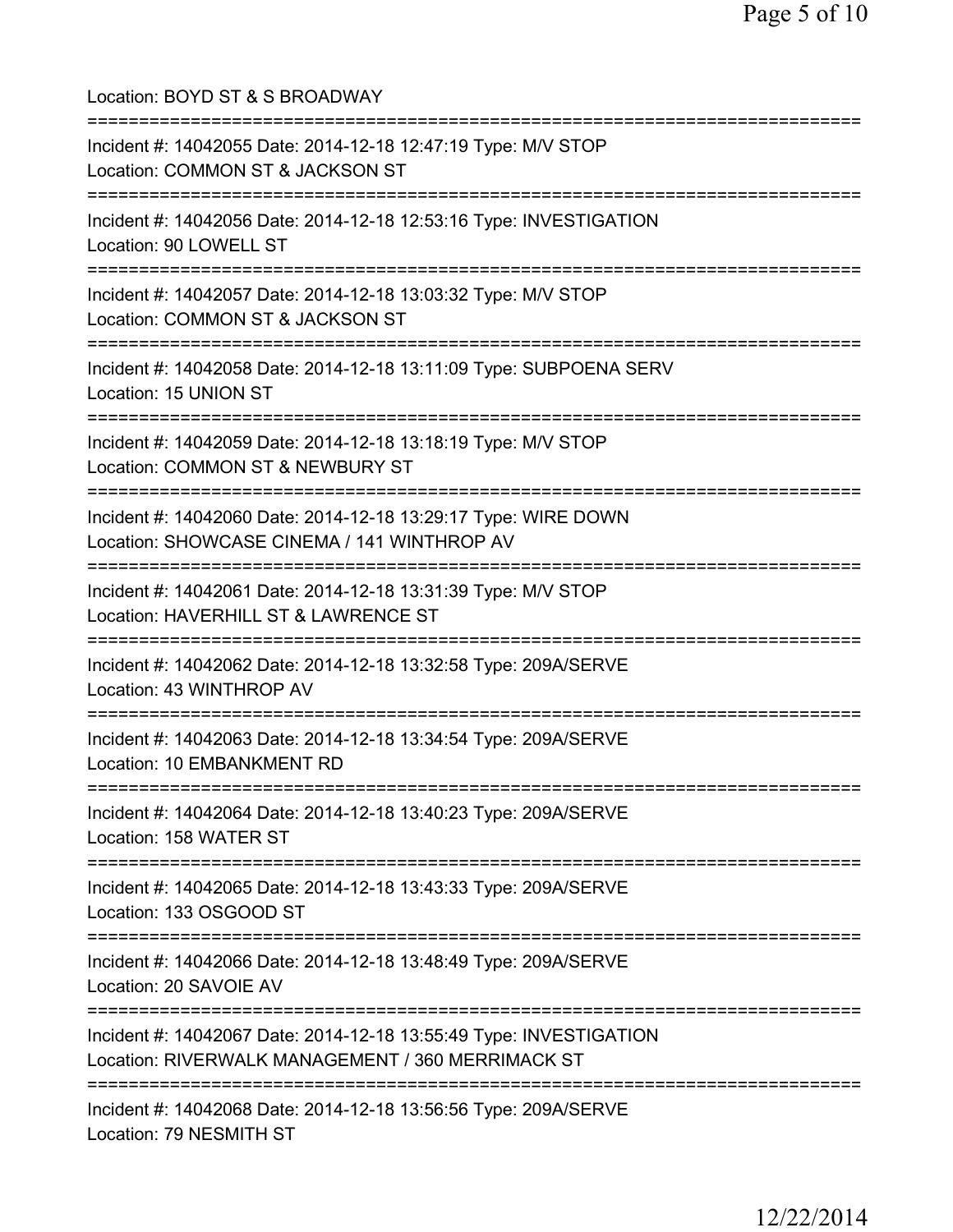| Incident #: 14042069 Date: 2014-12-18 13:58:15 Type: M/V STOP<br>Location: 107 PARK ST                                                    |
|-------------------------------------------------------------------------------------------------------------------------------------------|
| Incident #: 14042070 Date: 2014-12-18 14:05:28 Type: B&E/PAST<br>Location: 628 LOWELL ST FL 2ND                                           |
| Incident #: 14042071 Date: 2014-12-18 14:07:33 Type: 209A/SERVE<br>Location: 14 FOREST ST                                                 |
| Incident #: 14042072 Date: 2014-12-18 14:11:31 Type: INVESTIGATION<br>Location: 14 GLENWOOD DR                                            |
| Incident #: 14042073 Date: 2014-12-18 14:19:59 Type: DOMESTIC/PROG<br>Location: 198 BAILEY ST FL 1                                        |
| Incident #: 14042074 Date: 2014-12-18 14:22:42 Type: DRUG VIO<br>Location: ARLINGTON ST & BROADWAY<br>======================              |
| Incident #: 14042076 Date: 2014-12-18 14:35:58 Type: FRAUD<br>Location: 140 EXCHANGE ST                                                   |
| Incident #: 14042075 Date: 2014-12-18 14:45:44 Type: DRUG OVERDOSE<br>Location: BURGER KING / 187 BROADWAY<br>=========================== |
| Incident #: 14042077 Date: 2014-12-18 14:56:18 Type: NEIGHBOR PROB<br>Location: 15 PACKARD ST                                             |
| Incident #: 14042078 Date: 2014-12-18 15:12:48 Type: TOW OF M/V<br>Location: 3 N PARISH RD                                                |
| Incident #: 14042079 Date: 2014-12-18 15:16:12 Type: LOUD NOISE<br>Location: 50 COLUMBUS AV                                               |
| Incident #: 14042080 Date: 2014-12-18 15:25:47 Type: GENERAL SERV<br>Location: HAVERHILL ST & MILTON ST                                   |
| Incident #: 14042081 Date: 2014-12-18 15:26:54 Type: LARCENY/PAST<br>Location: ENTERPRISE BANK / 222 MERRIMACK ST                         |
| Incident #: 14042082 Date: 2014-12-18 15:34:36 Type: CK WELL BEING<br>Location: BOSTON MARKET / 435 WINTHROP AV                           |
|                                                                                                                                           |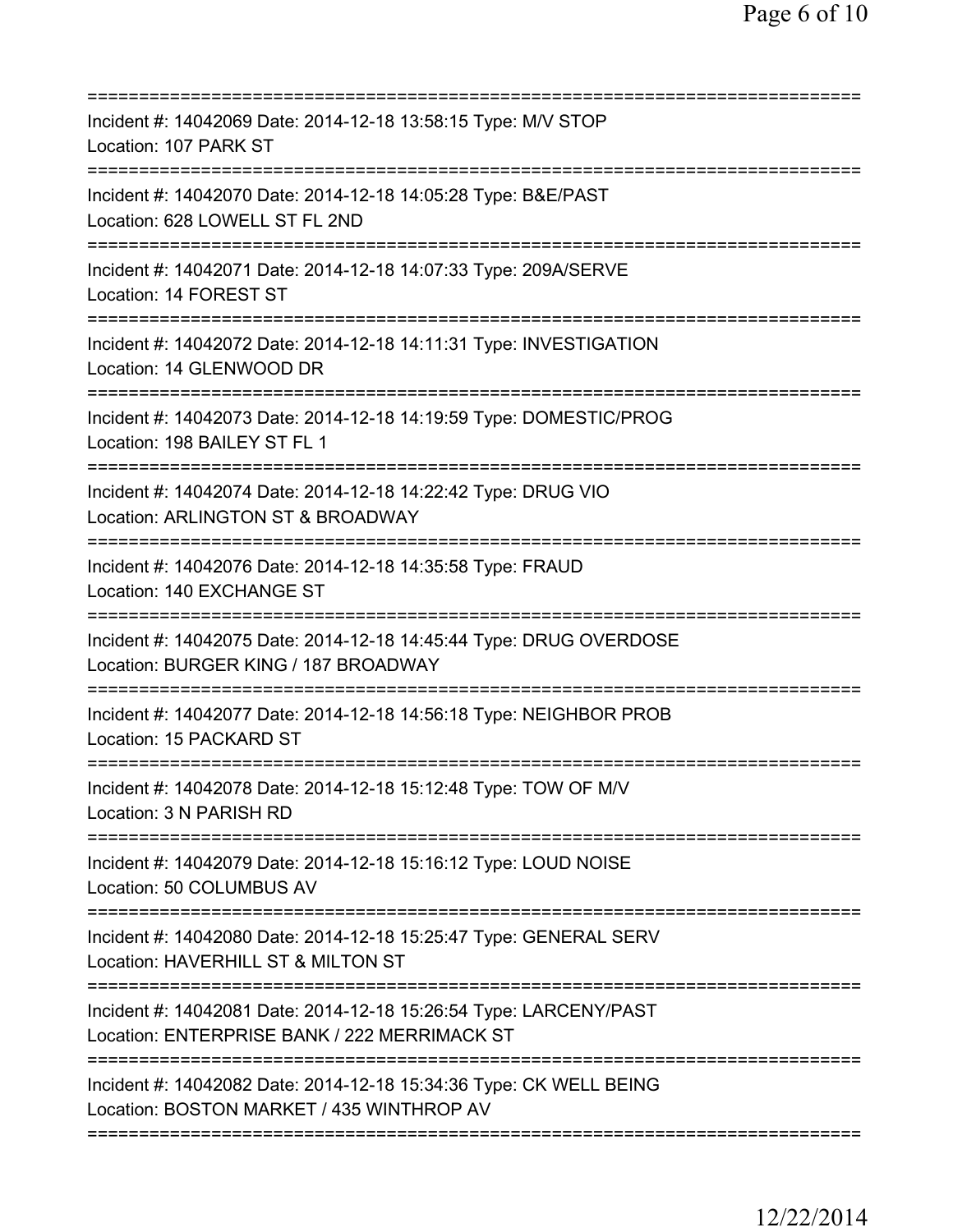| Incident #: 14042083 Date: 2014-12-18 15:37:33 Type: EXTRA SURVEIL<br>Location: 300 CANAL ST                          |
|-----------------------------------------------------------------------------------------------------------------------|
| Incident #: 14042084 Date: 2014-12-18 15:44:09 Type: NOTIFICATION<br>Location: 42 MT VERNON CIR                       |
| Incident #: 14042085 Date: 2014-12-18 15:56:23 Type: M/V STOP<br>Location: TAYLOR RENTAL / 637 ANDOVER ST             |
| Incident #: 14042087 Date: 2014-12-18 15:57:27 Type: KEEP PEACE<br>Location: 48 STEARNS AV                            |
| Incident #: 14042086 Date: 2014-12-18 15:57:36 Type: 209A/SERVE<br>Location: 45 SWAN ST                               |
| Incident #: 14042088 Date: 2014-12-18 16:08:54 Type: DISTURBANCE<br>Location: 505 S BROADWAY                          |
| Incident #: 14042089 Date: 2014-12-18 16:11:51 Type: A&B D/W/ PROG<br>Location: 187 NEWBURY ST FL 3RD<br>============ |
| Incident #: 14042090 Date: 2014-12-18 16:30:44 Type: 209A/SERVE<br>Location: 42 SPRINGFIELD ST                        |
| Incident #: 14042091 Date: 2014-12-18 16:50:19 Type: AUTO ACC/NO PI<br>Location: BROADWAY & ESSEX ST                  |
| Incident #: 14042092 Date: 2014-12-18 16:50:55 Type: DISORDERLY<br>Location: 17 PLUMMER RD                            |
| Incident #: 14042093 Date: 2014-12-18 16:56:49 Type: DISTURBANCE<br>Location: 75 BAILEY ST FL 1                       |
| Incident #: 14042094 Date: 2014-12-18 16:59:58 Type: SUICIDE ATTEMPT<br>Location: 7 WARREN ST #1                      |
| Incident #: 14042095 Date: 2014-12-18 17:05:57 Type: ROBBERY UNARM<br>Location: BROADWAY & HAVERHILL ST               |
| Incident #: 14042096 Date: 2014-12-18 17:16:29 Type: MV/BLOCKING<br>Location: 56 EXETER ST                            |
| Incident #: 14042097 Date: 2014-12-18 17:18:41 Type: MAL DAMAGE                                                       |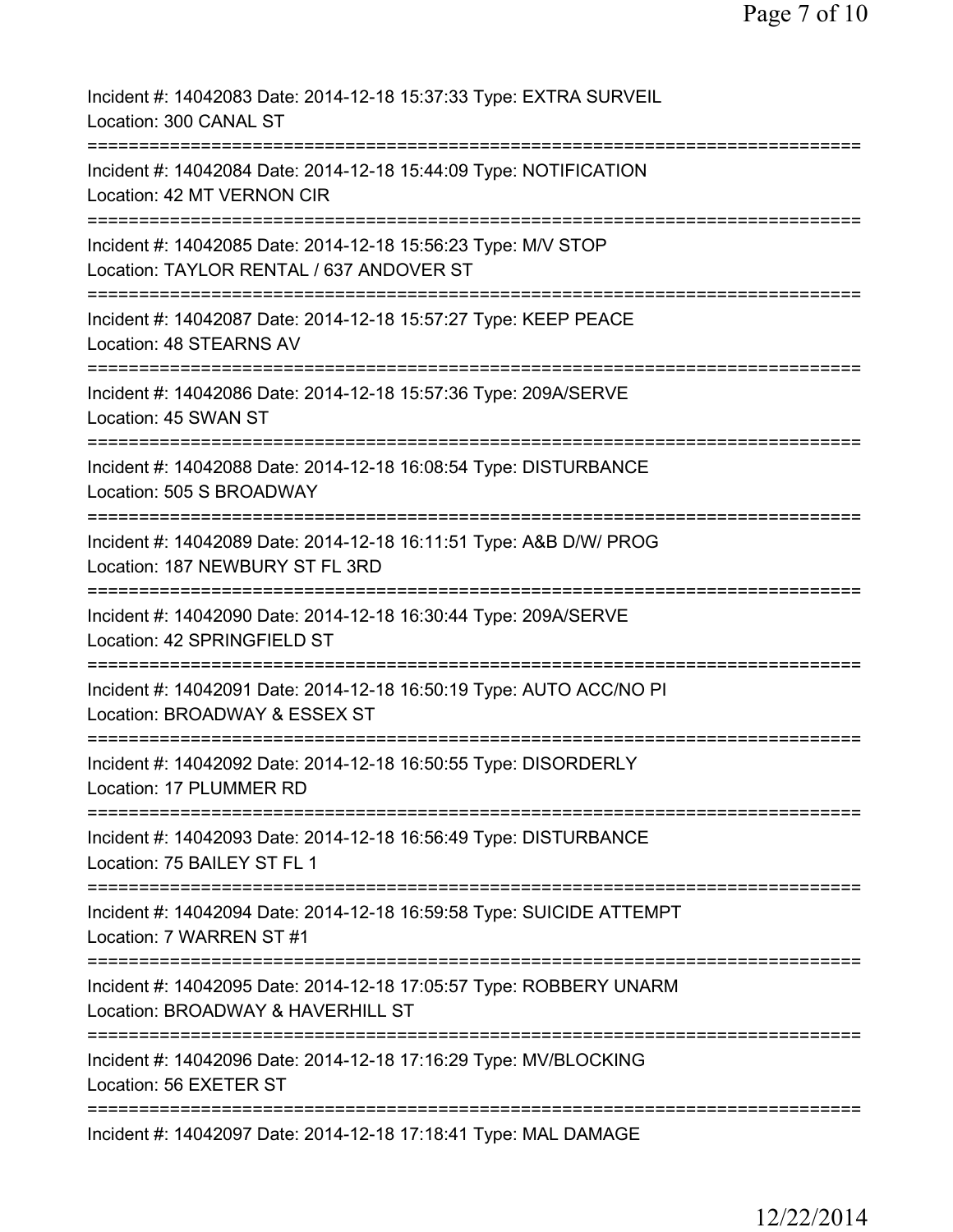Location: 24 ORCHARD ST FL 3 =========================================================================== Incident #: 14042098 Date: 2014-12-18 17:24:08 Type: A&B PROG Location: 210 BRUCE ST FL 2 =========================================================================== Incident #: 14042099 Date: 2014-12-18 17:30:31 Type: DOMESTIC/PROG Location: 21 E HAVERHILL ST FL 3 =========================================================================== Incident #: 14042100 Date: 2014-12-18 17:31:10 Type: THREATS Location: SOUTH LAWRENCE EAST SCHOOL / 165 CRAWFORD ST =========================================================================== Incident #: 14042101 Date: 2014-12-18 17:39:59 Type: UNKNOWN PROB Location: 75 BAILEY ST =========================================================================== Incident #: 14042102 Date: 2014-12-18 17:47:21 Type: M/V STOP Location: AMESBURY ST & HAVERHILL ST =========================================================================== Incident #: 14042103 Date: 2014-12-18 17:51:10 Type: UNWANTEDGUEST Location: 700 ESSEX ST =========================================================================== Incident #: 14042105 Date: 2014-12-18 18:06:49 Type: CK WELL BEING Location: 87 SUMMER ST =========================================================================== Incident #: 14042104 Date: 2014-12-18 18:07:53 Type: PARK & WALK Location: BRADFORD ST & BROADWAY =========================================================================== Incident #: 14042106 Date: 2014-12-18 18:12:30 Type: EXTRA SURVEIL Location: 50 BROADWAY =========================================================================== Incident #: 14042107 Date: 2014-12-18 18:18:17 Type: MV/BLOCKING Location: 56 EXETER ST =========================================================================== Incident #: 14042108 Date: 2014-12-18 18:24:29 Type: AUTO ACC/NO PI Location: BROADWAY & WATER ST =========================================================================== Incident #: 14042109 Date: 2014-12-18 18:48:30 Type: CK WELL BEING Location: AMESBURY ST & COMMON ST =========================================================================== Incident #: 14042110 Date: 2014-12-18 18:55:32 Type: M/V STOP Location: CANAL ST & LAWRENCE ST =========================================================================== Incident #: 14042111 Date: 2014-12-18 18:56:58 Type: MV/BLOCKING Location: 270 CANAL ST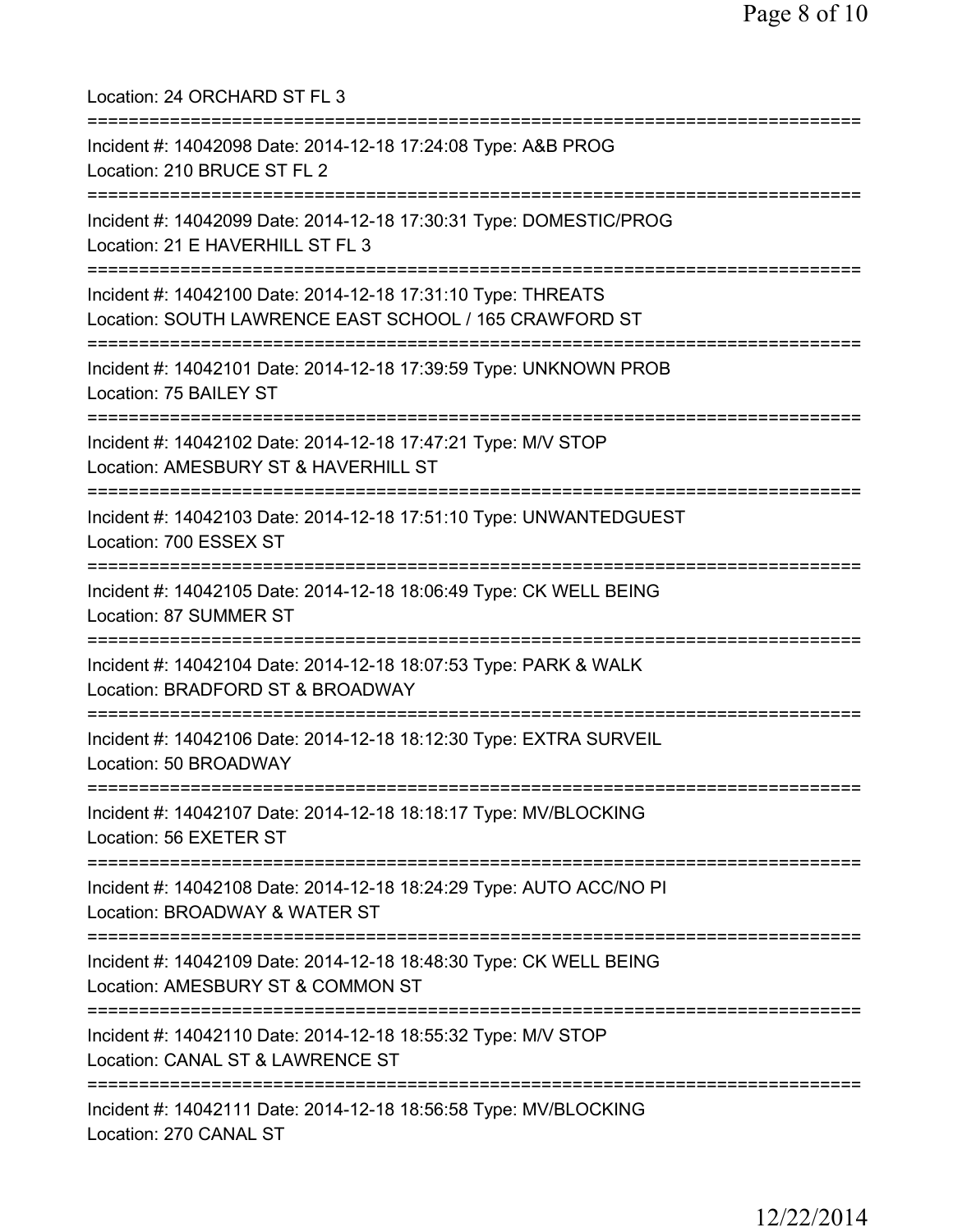| Incident #: 14042112 Date: 2014-12-18 19:06:33 Type: DISTURBANCE<br>Location: 50 MARSTON ST #A                                          |
|-----------------------------------------------------------------------------------------------------------------------------------------|
| Incident #: 14042113 Date: 2014-12-18 19:14:24 Type: M/V STOP<br>Location: PARKER ST & SALEM ST                                         |
| Incident #: 14042114 Date: 2014-12-18 19:18:25 Type: SUS PERS/MV<br>Location: BROOK ST & NEWBURY ST                                     |
| Incident #: 14042115 Date: 2014-12-18 19:31:13 Type: CK WELL BEING<br>Location: 417 CANAL ST                                            |
| Incident #: 14042116 Date: 2014-12-18 19:33:29 Type: ALARM/BURG<br>Location: 25 MARSTON ST #SUITE 106                                   |
| Incident #: 14042117 Date: 2014-12-18 19:54:01 Type: UNKNOWN PROB<br>Location: 66 NESMITH ST                                            |
| Incident #: 14042118 Date: 2014-12-18 19:55:26 Type: SPECIAL CHECK<br>Location: BRADFORD ST & BROADWAY<br>============================= |
| Incident #: 14042119 Date: 2014-12-18 19:58:20 Type: ALARM/BURG<br>Location: WEATHERBEE SCHOOL / 75 NEWTON ST                           |
| Incident #: 14042120 Date: 2014-12-18 20:12:17 Type: MV/BLOCKING<br>Location: 197 UNION ST                                              |
| Incident #: 14042121 Date: 2014-12-18 20:29:38 Type: M/V STOP<br><b>Location: CENTRAL BRIDGE</b>                                        |
| Incident #: 14042122 Date: 2014-12-18 21:08:17 Type: M/V STOP<br>Location: 200 COMMON ST                                                |
| Incident #: 14042123 Date: 2014-12-18 21:19:53 Type: M/V STOP<br>Location: NEWBURY ST & SUMMER ST                                       |
| Incident #: 14042124 Date: 2014-12-18 21:47:34 Type: M/V STOP<br>Location: OSGOOD ST & SALEM ST                                         |
| Incident #: 14042125 Date: 2014-12-18 21:50:34 Type: ALARM/BURG<br>Location: DE CARMEN SALON / 473 ESSEX ST                             |
|                                                                                                                                         |